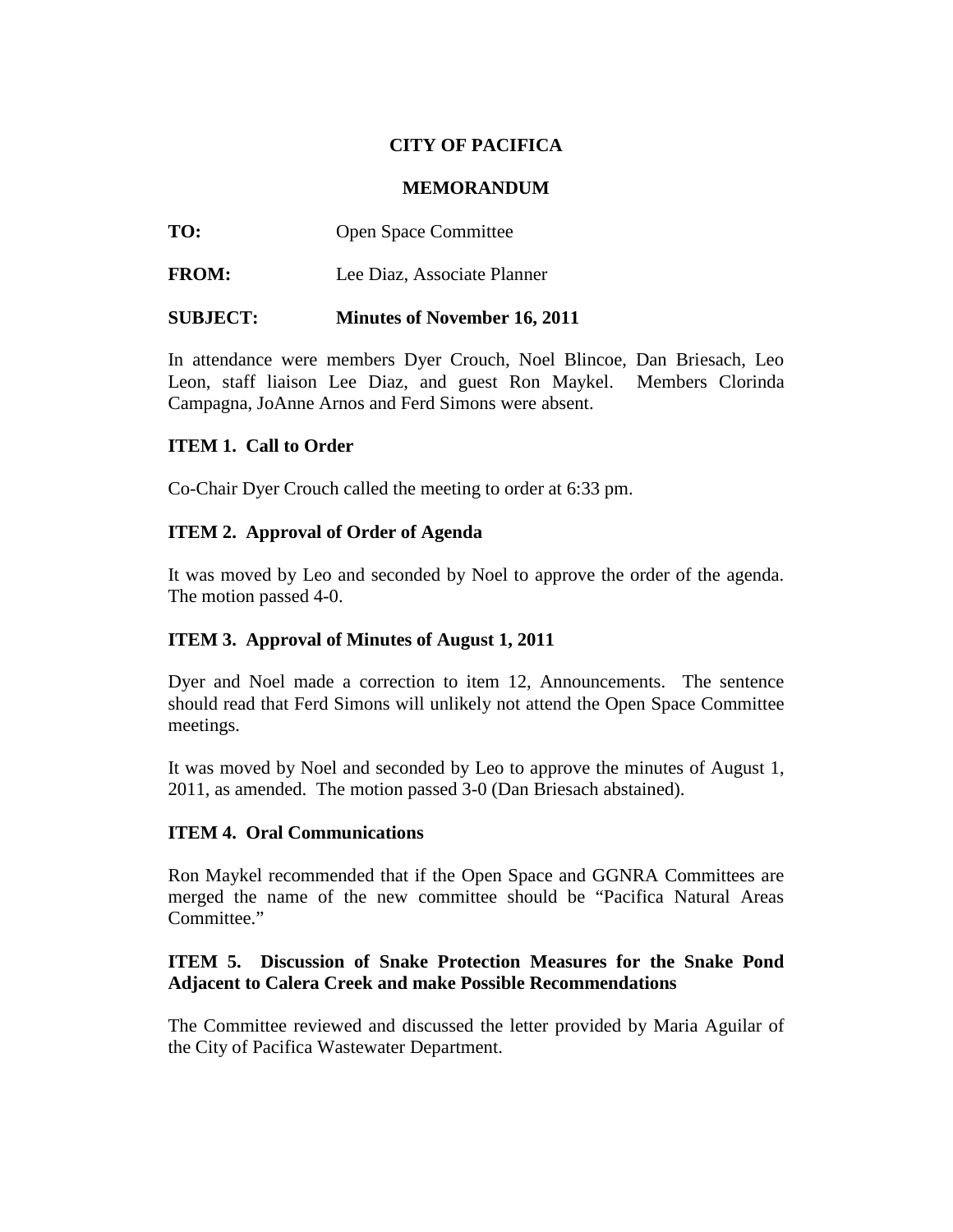Dyer stated that he was concerned about the City getting sued over an incidental take and recommended that the streambed alteration permit cover the City from any liability.

### **ITEM 6. Discussion on the Steeltrout and Placement of Signs at San Pedro Creek estuary**

Dyer stated that the issue with people placing rocks on the creek to cross over is no longer a problem and recommended dropping it from the agenda. The Committee agreed to drop this item from the agenda.

# **ITEM 7. Discuss and Recommend the placement of interpretive signs relating to Endangered Species and Ohlone Indian remains at the Wastewater (new) Plant**

Noel said that he was reluctant about placing signs identifying Ohlone Indian remains but is fine with placing educational signs relating to endangered species.

Ron Maykel stated that he will investigate funding sources for the signs.

# **ITEM 8. Discuss and Recommend Possible Changes to the Density Transfer Ordinance**

Lee said he will follow up regarding the Density Transfer Ordinance being rolled into the General Plan update.

Leo talked about the City Council allowing the "Bowl" to have transfer development rights as part of the update to the General Plan.

# **ITEM 9. Subcommittee Reports (Reports may address results of Subcommittee meetings, progress on Committee goals, or any other matter relating to the Subcommittee since the previous meeting)**

**Bikes/Trails**: None

**Creeks/Special Areas**: Dyer mentioned that he wrote a letter to the City relating to the proposed Assisted Living Center on Oddstad that recommends mitigation for the trout on San Pedro Creek.

### **GGNRA**: None

**Preservation**: None